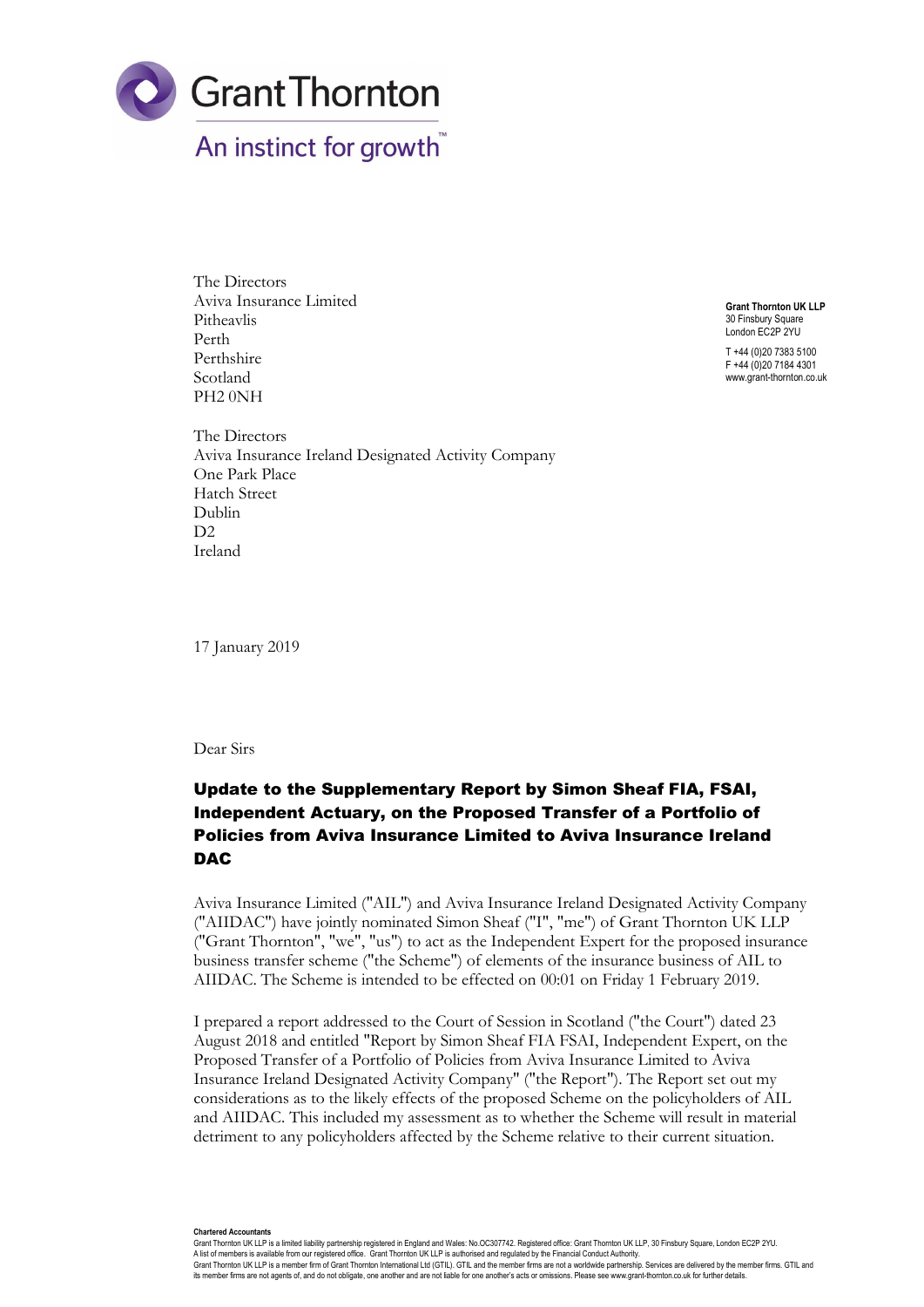I prepared a supplementary report dated 4 January 2019 and entitled "Supplementary Report by Simon Sheaf FIA FSAI, Independent Expert, on the Proposed Transfer of a Portfolio of Policies from Aviva Insurance Limited to Aviva Insurance Ireland Designated Activity Company" ("the Supplementary Report"). The Supplementary Report considered additional information received and changes that had occurred between the dates on which the Report and the Supplementary Report were signed. It provided an update to the conclusions set out in the Report in the light of that updated information and those changes.

In paragraphs 10.31 to 10.41 of the Report, I discussed my opinion on the impact of the Scheme on policyholders' access to compensation, including from the Financial Services Compensation Scheme ("FSCS").

Between the dates on which the Report and the Supplementary Report were signed, the PRA issued a consultation paper (CP 26/18), which discusses the changes to the PRA's rules as a result of the UK's withdrawal from the EU. This includes the PRA's proposed stance in respect of the compensation available to the transferring policyholders of insurance portfolio transfers from UK entities into entities in the EEA.

In paragraphs 7.13 to 7.16 of the Supplementary Report, I provided an update to my opinion on the impact of the Scheme on policyholders' access to compensation, based on my interpretation of the consultation paper issued by the PRA. In particular, in paragraph 7.14 of the Supplementary Report, I set out my interpretation that, should the proposed rules in CP26/18 come into force then:

- Policies in the Transferring Portfolio that will become part of AIIDAC's UK Branch will continue to benefit from FSCS protection irrespective of when the relevant claim events occur.
- Policies in the Transferring Portfolio that will not become part of AIIDAC's UK Branch will continue to benefit from FSCS protection in respect of claims events that occur prior to the Effective Time. However, they will not benefit from FSCS protection in respect of claims events that occur after the Effective Time.

Since the Supplementary Report, the PRA has informed me that its interpretation of the implications of the proposed rules in CP26/18 on the Transferring Portfolio differs from my interpretation. The PRA has informed me that its interpretation is that, should the proposed rules in CP26/18 come into force, all qualifying policies in the Transferring Portfolio are likely to continue to benefit from FSCS protection irrespective of when the relevant claim events occur. This will include those transferring policyholders that will not become part of AIIDAC's UK Branch as well as those that that will become part of AIIDAC's UK Branch.